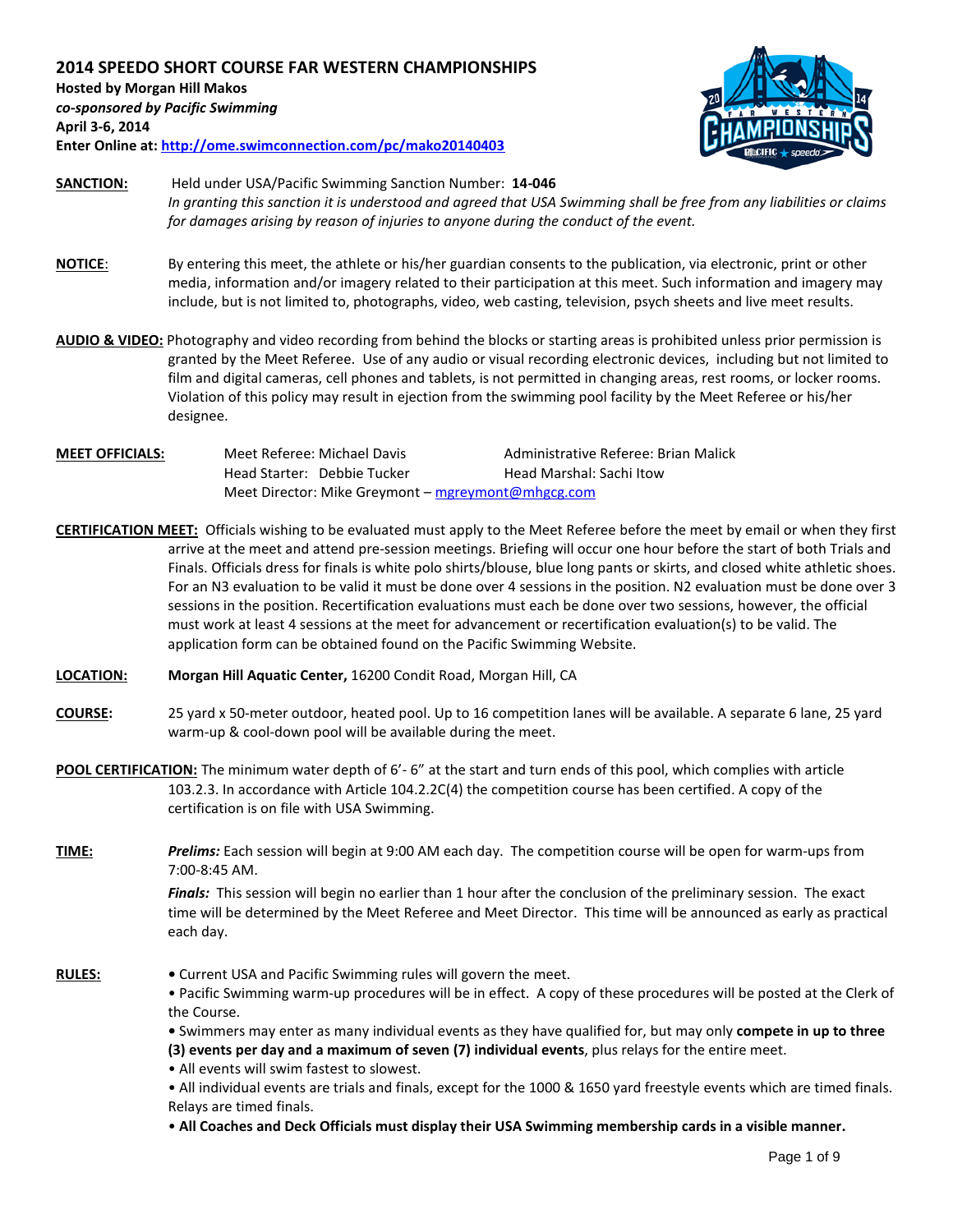- **SPECIAL RULES:** The 1000 and 1650 Freestyle events are timed finals and will be scored. Swimmers must provide their own lap counter and timers. Check in for the 1000 and 1650 Freestyle events (Events 201-204) will be open from the start of the meet until 11:00 AM the day of the event. These events are swum fastest to slowest. The 15-16 & 17-18 age groups will be run as combined events in Preliminary Heats.
- **SEEDING:** Event seeding will be in the following order: conforming short course yards, non-conforming long course meters, and non-conforming short course meters - USA Swimming rules 207.11.7B. Preliminary heats will be swum fastest to slowest. **See Special Rules for distance events seeding.**
- **UNACCOMPANIED SWIMMERS:** USAS athlete-member competing at the meet must be accompanied by a USA Swimming membercoach for the purposes of athlete supervision during warm-up, competition and warm-down. If a coach-member of the athlete's USAS Club does not attend the meet to serve in said supervisory capacity, it is the responsibility of the swimmer or the swimmer's legal guardian to arrange for supervision by a USA Swimming member-coach. The Meet Director or Meet Referee may assist the swimmer in making arrangements for such supervision. However, it is recommended that such arrangements be made in advance of the meet by the athlete's USAS Club Member-Coach. The swimmer must be certified by a USA Swimming member coach as being proficient in performing a racing start or must start the race in the water. It is the responsibility of the swimmer or the swimmer's legal guardian to ensure compliance with this requirement.
- **RESTRICTIONS: •** Sale and use of alcoholic beverages and smoking and the use of other tobacco products is prohibited in all areas of the meet venue during the meet.
	- Glass containers of any kind are not allowed in pool area.
	- No propane containers, other than provided for the snack bar, are allowed in all areas of the meet venue.
	- All pets are prohibited in the pool area with the exception of service dogs.
	- Coaches, parents, siblings and officials may not use the pool.
	- All chairs, canopies, tents or other setups must be in designated areas only.
	- No overnight RV parking allowed on Aquatic Center property.
	- Except for coaches' seating next to the pool, no chairs, canopies, tents, or "camping" on the competition deck is allowed.
	- Except where venue facilities require otherwise, changing into or out of swimsuits other than in locker rooms or other designated areas is not appropriate and is strongly discouraged.
- **ELIGIBILITY: •** Swimmers must be current members of USA-S. The meet host will check all swimmer registrations against the SWIMS database, and if not found to be registered, the Meet Director shall accept the registration at the meet (a \$10 surcharge will be added to the regular registration fee). Duplicate registrations will be refunded by mail. • **No Time "NT" entries will not be accepted.** Swimmers must have met the Pacific Swimming Far Western conforming short course yards or non-conforming long course meter or short course meter time standards for each event entered.
	- **•** Swimmers 19 years of age and over may participate in the 17-18 age group provided they have met the time standards for that age group; they will not be eligible to swim in finals, or receive awards.
	- Disabled swimmers are welcome to attend this meet and should contact the Meet Director or Meet Referee regarding special accommodations on entry times and seeding per Pacific Swimming Policy.
- PROOF OF TIME: Proof of time will be required for this meet per Pacific Swimming rule Section 4.C.2. All entry times will be verified against the USA Swimming SWIMS database. Entry times must have been achieved prior to the closing date of entries for the meet (Wednesday, March 19, 2014, 11:59PM PST). If the time cannot be proven prior to the meet, the swimmer will be not be allowed to check-in for the event until the entry time has been proven. When possible, the coaches will be notified of the swimmers who have not proven their entry time. No refunds will be given if a time cannot be proven.
- **VISITING FEDERATIONS:** Visiting "All-Star" teams are welcome. "All-Star" teams are defined as teams officially representing a federation outside the United States. Individual swimmers can score points towards high point awards. Teams will not be in contention for team awards. All-Star relays can win medals, but will not score points.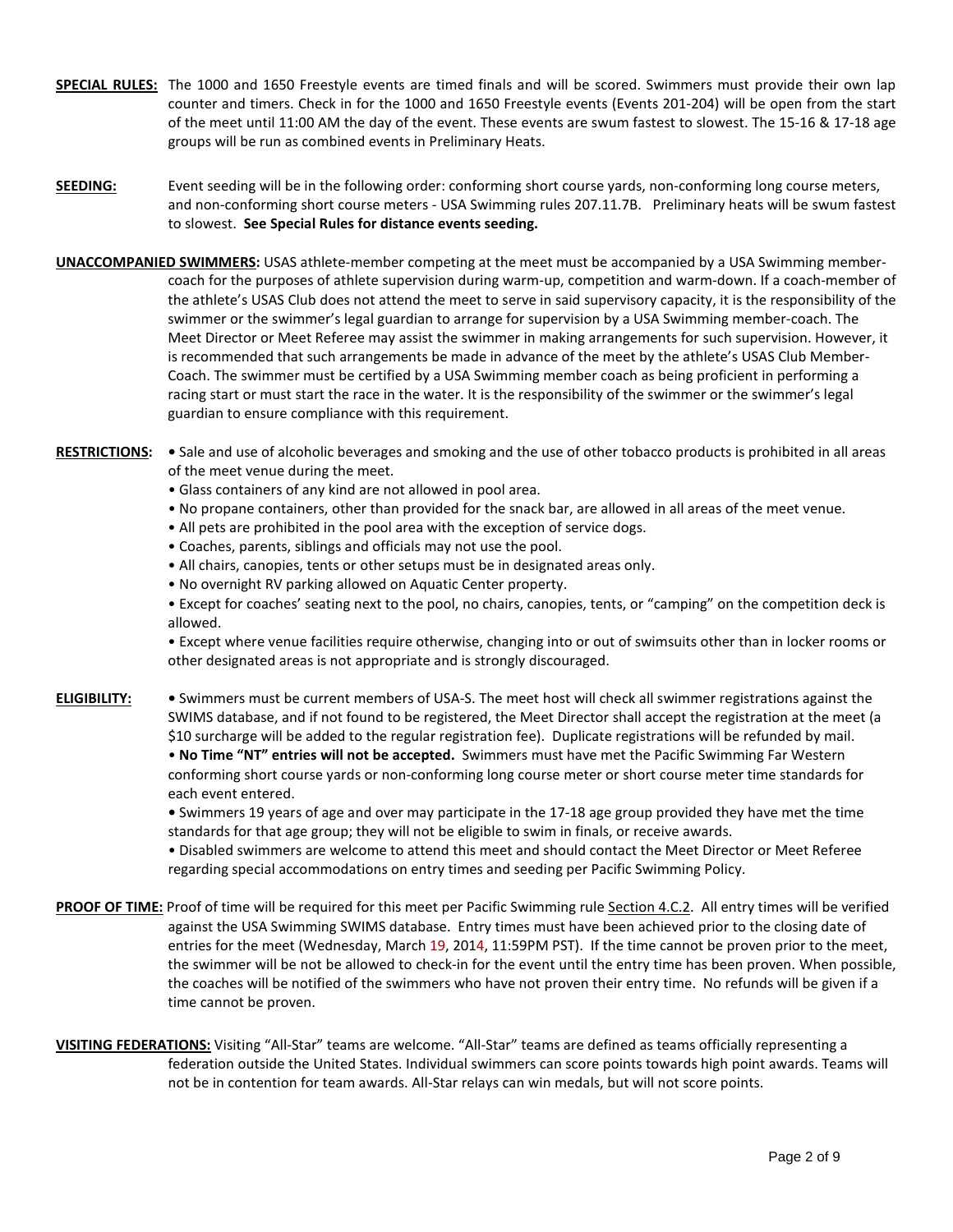**ENTRY FEES:** \$5.50 per individual event, \$8.00 participation fee per swimmer, and \$20.00 per Relay. \*\*Note, relay only swimmers **ARE NOT** required to pay the participation fee. All entry fees MUST be included with entry.

**ENTRY OPTIONS: Option 1: Online Meet Entries**: The Deadline is **11:59 pm, Wednesday, March 19, 2014.** Enter online at: **<http://ome.swimconnection.com/pc/mako20140403>** to receive immediate confirmation of acceptance by email. **The "billing information" email should be brought to the meet as proof of entry**. Online entry requires payment by credit card using our secure site. The cost of using Online Meet Entries is \$1 per swimmer plus 5% of the total entry fees. Please note that the processing fee is a separate fee from the entry fees. Online meet entry fees are paid to Swim Connection, LLC. Fees collected by this system are completely voluntary. Online Meet Entry is in no way required or expected of a swimmer by Pacific Swimming.

> **Option 2: Surface Mail Entries:** Entry forms must be completely filled out, including the conforming short course yards (FW time) or non-conforming long course meters (FW time) or short course meter time (FW time) for each event. All entry times shall be noted by SCY, LCM and SCM to the right of the entry time. Entries (individual & relay) and fees must be postmarked by midnight **Monday, March 17, 2014.** Entries (individual and relay) that are hand delivered or sent via an overnight delivery service will be accepted if they are received with appropriate fees no later than **Wednesday, March 19, 2014 by 6:00 pm. No late entries via mail, fax, email or phone will be accepted**. **No refunds will be made**.

| Make check payable to: | Morgan Hill Makos                                              |
|------------------------|----------------------------------------------------------------|
| Mail with entries to:  | <b>Far Western Meet Entries</b>                                |
|                        | Morgan Hill Makos - Michael Greymont                           |
|                        | 1921 W Edmundson Avenue                                        |
|                        | Morgan Hill, CA 95037                                          |
|                        | *If sending via Express/Overnight Delivery WAIVE THE SIGNATURE |
|                        |                                                                |

- **CHECK-IN:** The meet will be deck seeded. Swimmers must check-in at the Clerk of Course. Close of check-in for all events shall be no more than 60 minutes before the estimated time of the start of the first heat of the event. No event shall be closed more than 30 minutes before the scheduled start of the session. Swimmers who do not check-in will not be allowed to compete in the event.
- **SCRATCHES:** Pacific Swimming scratch rules will be enforced. A copy will be posted at the clerk-of-course.Swimmers entered in an individual event in a Trials and Finals meet that is seeded on the deck who have checked in for that event, must swim in the event unless they notify the clerk of the course before seeding for that event has begun that they wish to scratch. Failure to swim an event will result in being barred from rest of his/her events that day including relays. If the swimmer qualified for a final before missing an event they may swim that final. The penalty will not apply if the Meet Referee accepts proof that the failure to swim has been caused by illness, injury, or other circumstances out of the swimmer's control. Any swimmer qualifying for a Finals race in an individual event, who fails to show in said final race, prior to calling the alternate, shall be barred from further competition for the remainder of the meet. If the No-Show occurs on the last day that the swimmer is entered in an individual event in the meet, and no other individual event penalty is applicable, the swimmer shall then be fined \$25.00. Swimmers have 30 minutes after the results of an event are announced to scratch or declare their intent to scratch.

| <b>SCORING:</b> | Place                |                                | Д<br>h |    |    |    |    |   |   | q | 10 |  |  |
|-----------------|----------------------|--------------------------------|--------|----|----|----|----|---|---|---|----|--|--|
|                 | Individual events    | 11                             | 9      | 8  |    | b  |    | 4 |   |   |    |  |  |
|                 | Relay events         | 22                             | 18     | 16 | 14 | 12 | 10 | 8 | ь | 4 |    |  |  |
| <b>AWARDS:</b>  | Individual Events:   | Medals $1st - 10th$            |        |    |    |    |    |   |   |   |    |  |  |
|                 | <b>Relay Events:</b> | Medals $1st - 6th$             |        |    |    |    |    |   |   |   |    |  |  |
|                 | Team Awards:         | Distinctive Awards $1st - 3rd$ |        |    |    |    |    |   |   |   |    |  |  |

Individual High Point: Distinctive Award for the Champion, Runner-up &  $3^{rd}$  place

(1st) through (10th) place medals will be presented to the individual event finalists 1½ hours before the start of the next day finals session at the Awards Ceremony. Sunday individual and relay awards will be available shortly after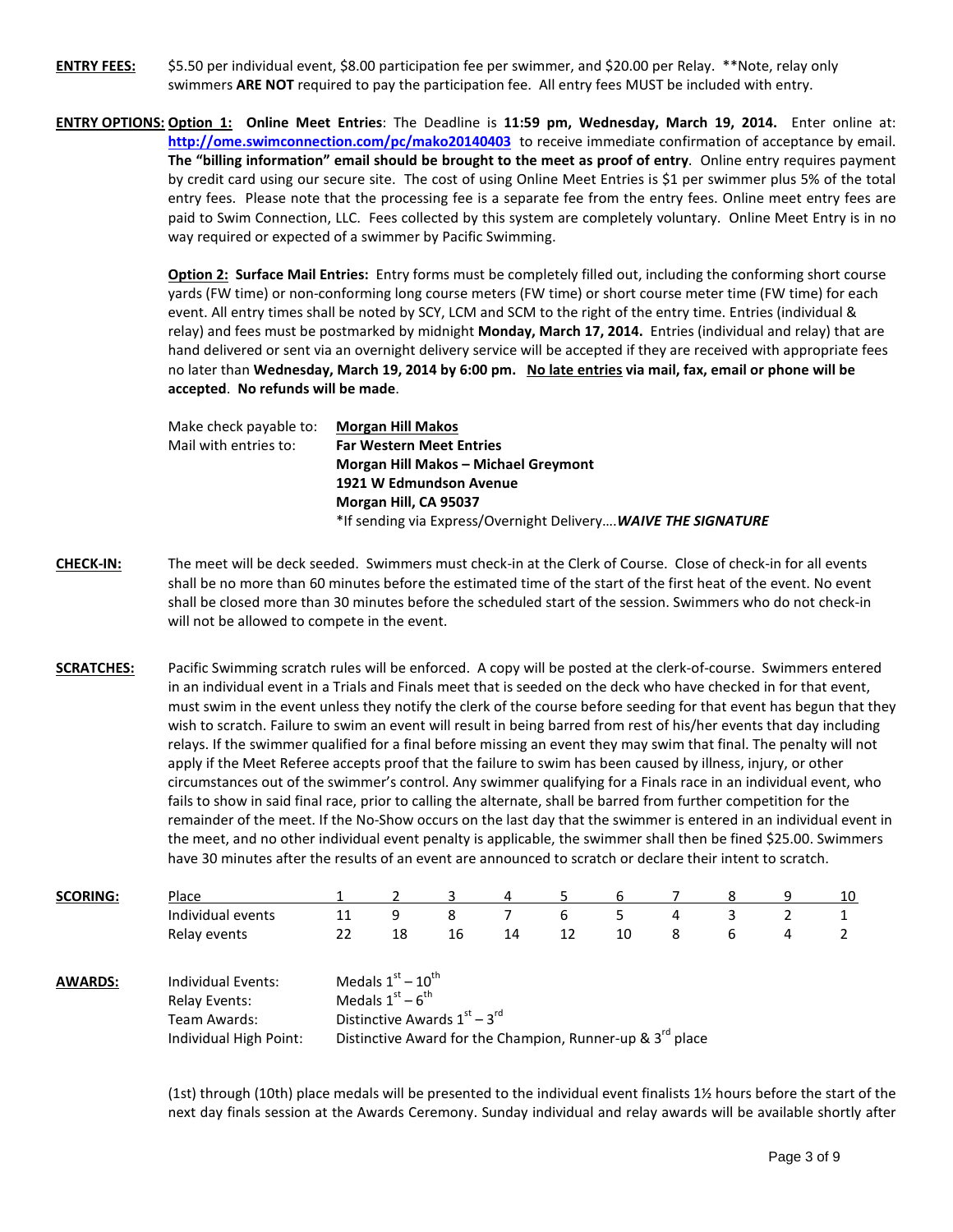the completion of each final event. Individual and Team High Point Awards will be presented at the Awards Ceremony at the conclusion of Sunday's finals session.

Awards will not be mailed. All awards need to picked up by the conclusion of finals on Sunday.

**ADMISSION:** Free. A limited number of four-day programs will be available for purchase at the meet for a reasonable price.

- **HOSPITALITY:** Meals and refreshments will be provided for working Officials and Coaches. Refreshments and snacks will be provided for timers.
- **SNACK BAR:** A full snack bar with food and drinks will be available.
- **SEATING:** Deck area around the pool is reserved for coaches' canopies only.
- **SETUP:** In the designated areas only. Set-up will be allowed on Wednesday, April 2 after 12:00 PM.
- **PARKING:** Limited, reserved parking for Coaches and working Officials will be available. Overnight RV parking is not allowed on the Aquatic Center Property.
- **10 & UNDER CAMP:** Forty-eight swimmers will be selected at the 2014 Pacific Swimming Short Course Far Westerns Championship Meet in Morgan Hill, California to attend the Adam Szmidt Memorial Camp for 10 & Under swimmers. Participants must be no more than 10 years old as of the final day of competition at the meet and must be members of Pacific Swimming. The camp will be held Sunday, April 27, 2014 at Hartnell College Pool, Salinas, CA. To apply, the athlete must compete at the 2014 Short Course Far Western Championships. Applications will be on-line after February 23, 2014 and at the FWSC Championships Meet at the Camp Desk. Applications may be turned in to the Camp Desk Fri., Sat. and Sun. at the FWSC Championships Meet.

| 10/UNDER                | $11 - 12$               | $13 - 14$                     | 15-16             | $17 - 18$         |  |  |  |  |  |  |  |  |
|-------------------------|-------------------------|-------------------------------|-------------------|-------------------|--|--|--|--|--|--|--|--|
|                         |                         | THURSDAY, APRIL 03, 2014      |                   |                   |  |  |  |  |  |  |  |  |
| <b>200 FREE</b>         | <b>200 FREE</b>         | <b>200 FREE</b>               | <b>200 FREE</b>   | <b>200 FREE</b>   |  |  |  |  |  |  |  |  |
| <b>100 FLY</b>          | <b>100 FLY</b>          | <b>100 FLY</b>                | 200 BREAST        | 200 BREAST        |  |  |  |  |  |  |  |  |
| 100 BREAST              | 200 BREAST              | 200 BREAST                    | 200 BACK          | 200 BACK          |  |  |  |  |  |  |  |  |
|                         | 50 BACK                 | 1650 FREE (GIRLS)             | 1650 FREE (GIRLS) | 1650 FREE (GIRLS) |  |  |  |  |  |  |  |  |
|                         | 1650 FREE (GIRLS)       | 400 MEDLEY RELAY              |                   |                   |  |  |  |  |  |  |  |  |
|                         | <b>400 MEDLEY RELAY</b> |                               |                   |                   |  |  |  |  |  |  |  |  |
| FRIDAY, APRIL 04, 2014  |                         |                               |                   |                   |  |  |  |  |  |  |  |  |
| 200 IM                  | 200 IM                  | 200 IM                        | 400 IM            | 400 IM            |  |  |  |  |  |  |  |  |
| <b>100 FREE</b>         | <b>100 FREE</b>         | <b>100 FREE</b>               | <b>100 FREE</b>   | <b>100 FREE</b>   |  |  |  |  |  |  |  |  |
| 50 BACK                 | 200 BACK                | 200 BACK                      | <b>100 FLY</b>    | <b>100 FLY</b>    |  |  |  |  |  |  |  |  |
|                         | <b>50 FLY</b>           | 1650 FREE (BOYS)              | 1650 FREE (BOYS)  | 1650 FREE (BOYS)  |  |  |  |  |  |  |  |  |
|                         | 1650 FREE (BOYS)        | 400 FREE RELAY                |                   |                   |  |  |  |  |  |  |  |  |
|                         | <b>400 FREE RELAY</b>   |                               |                   |                   |  |  |  |  |  |  |  |  |
|                         |                         | SATURDAY, APRIL 05, 2014      |                   |                   |  |  |  |  |  |  |  |  |
| <b>500 FREE</b>         | <b>500 FREE</b>         | <b>500 FREE</b>               | 200 FLY           | 200 FLY           |  |  |  |  |  |  |  |  |
| 100 BACK                | 100 IM                  | 100 BACK                      | 100 BACK          | 100 BACK          |  |  |  |  |  |  |  |  |
| 50 BREAST               | 100 BACK                | 100 BREAST                    | 100 BREAST        | 100 BREAST        |  |  |  |  |  |  |  |  |
| <b>200 MEDLEY RELAY</b> | 50 BREAST               | 1000 FREE (GIRLS)             | 1000 FREE (GIRLS) | 1000 FREE (GIRLS) |  |  |  |  |  |  |  |  |
|                         | 1000 FREE (GIRLS)       | <b>200 MEDLEY RELAY</b>       |                   |                   |  |  |  |  |  |  |  |  |
|                         | 200 MEDLEY RELAY        | 200 FREE RELAY                |                   |                   |  |  |  |  |  |  |  |  |
|                         |                         | <b>SUNDAY, APRIL 06, 2014</b> |                   |                   |  |  |  |  |  |  |  |  |
| 100 IM                  | 400 IM                  | 400 IM                        | <b>500 FREE</b>   | <b>500 FREE</b>   |  |  |  |  |  |  |  |  |
| <b>50 FLY</b>           | 50 FREE                 | <b>50 FREE</b>                | 200 IM            | 200 IM            |  |  |  |  |  |  |  |  |
| 50 FREE                 | 100 BREAST              | 200 FLY                       | 50 FREE           | 50 FREE           |  |  |  |  |  |  |  |  |
| 200 FREE RELAY          | <b>200 FLY</b>          | 1000 FREE (BOYS)              | 1000 FREE (BOYS)  | 1000 FREE (BOYS)  |  |  |  |  |  |  |  |  |
|                         | 1000 FREE (BOYS)        | 800 FREE RELAY                |                   |                   |  |  |  |  |  |  |  |  |
|                         | 200 FREE RELAY          |                               |                   |                   |  |  |  |  |  |  |  |  |

### **EVENT SUMMARY**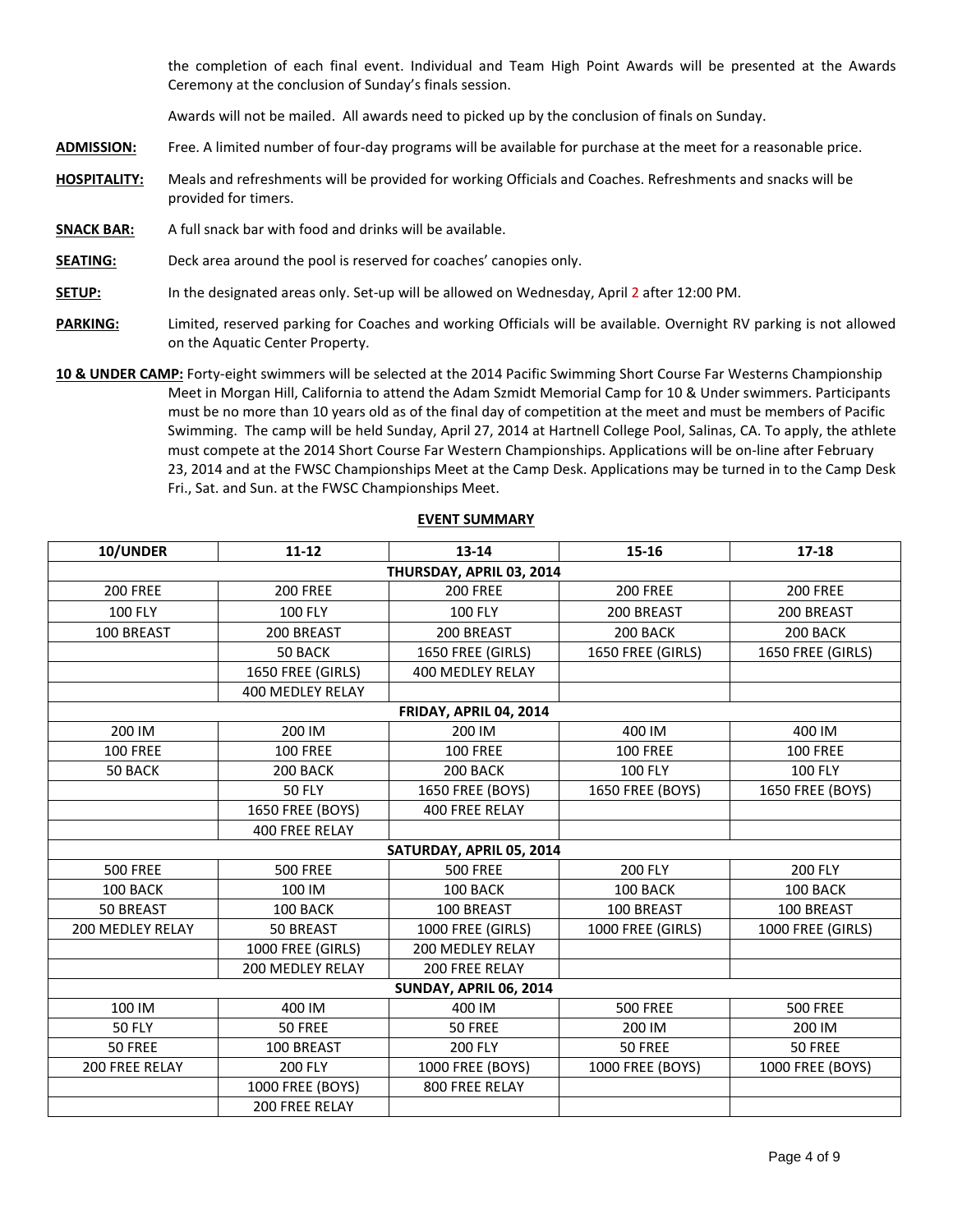|                |            | THURSDAY, APRIL 03, 2014 |                |              | FRIDAY, APRIL 04, 2014 |                       |             |  |  |
|----------------|------------|--------------------------|----------------|--------------|------------------------|-----------------------|-------------|--|--|
| <b>GIRLS</b>   |            | <b>DESCRIPTION</b>       | <b>BOYS</b>    | <b>GIRLS</b> |                        | <b>DESCRIPTION</b>    | <b>BOYS</b> |  |  |
| $\pmb{\sharp}$ | <b>AGE</b> | <b>EVENT</b>             | #              | #            | <b>AGE</b>             | <b>EVENT</b>          | #           |  |  |
| $\mathbf 1$    | 17-18      | 200 FREESTYLE            | $\overline{2}$ | 37           | $17 - 18$              | 400 INDIVIDUAL MEDLEY | 38          |  |  |
| $\overline{3}$ | $15 - 16$  | 200 FREESTYLE            | $\overline{4}$ | 39           | $15 - 16$              | 400 INDIVIDUAL MEDLEY | 40          |  |  |
| 5              | $11 - 12$  | 200 FREESTYLE            | 6              | 41           | $11 - 12$              | 200 INDIVIDUAL MEDLEY | 42          |  |  |
| $\overline{7}$ | 13-14      | 200 FREESTYLE            | 8              | 43           | $13 - 14$              | 200 INDIVIDUAL MEDLEY | 44          |  |  |
| 9              | 10 & U     | 200 FREESTYLE            | 10             | 45           | 10 & U                 | 200 INDIVIDUAL MEDLEY | 46          |  |  |
| $11\,$         | $17 - 18$  | 200 BREASTSTROKE         | 12             | 47           | 17-18                  | 100 FREESTYLE         | 48          |  |  |
| 13             | 15-16      | <b>200 BREASTSTROKE</b>  | 14             | 49           | $15 - 16$              | 100 FREESTYLE         | 50          |  |  |
| 15             | $11 - 12$  | 100 BUTTERFLY            | 16             | 51           | $11 - 12$              | 100 FREESTYLE         | 52          |  |  |
| 17             | $13 - 14$  | 100 BUTTERFLY            | 18             | 53           | $13 - 14$              | 100 FREESTYLE         | 54          |  |  |
| 19             | 10 & U     | 100 BUTTERFLY            | 20             | 55           | 10 & U                 | 100 FREESTYLE         | 56          |  |  |
| 21             | $17 - 18$  | 200 BACKSTROKE           | 22             | 57           | $17 - 18$              | 100 BUTTERFLY         | 58          |  |  |
| 23             | $15 - 16$  | 200 BACKSTROKE           | 24             | 59           | $15 - 16$              | 100 BUTTERFLY         | 60          |  |  |
| 25             | $11 - 12$  | 200 BREASTSTROKE         | 26             | 61           | $11 - 12$              | 200 BACKSTROKE        |             |  |  |
| 27             | $13 - 14$  | 200 BREASTSTROKE         | 28             | 63           | $13 - 14$              | 200 BACKSTROKE        |             |  |  |
| 29             | 10 & U     | 100 BREASTSTROKE         | 30             | 65           | 10 & U                 | <b>50 BACKSTROKE</b>  |             |  |  |
| 31             | $11 - 12$  | <b>50 BACKSTROKE</b>     | 32             | 67           | $11 - 12$              | 50 BUTTERFLY          |             |  |  |
|                | $11 - 12$  |                          |                |              | $11 - 12$              |                       |             |  |  |
| 201            | $13 - 14$  | 1650 FREESTYLE*          |                |              | 13-14                  | 1650 FREESTYLE*       | 202         |  |  |
|                | $15 - 16$  |                          |                |              | $15 - 16$              |                       |             |  |  |
|                | 17-18      |                          |                |              | $17 - 18$              |                       |             |  |  |
| 33             | $13 - 14$  | 400 MEDLEY-RELAY**       | 34             | 69           | 13-14                  | 400 FREESTYLE-RELAY** |             |  |  |
| 35             | $11 - 12$  | 400 MEDLEY-RELAY**       | 36             | 71           | $11 - 12$              | 400 FREESTYLE-RELAY** |             |  |  |

| FRIDAY, APRIL 04, 2014 |            |                              |             |  |  |  |  |  |  |  |  |
|------------------------|------------|------------------------------|-------------|--|--|--|--|--|--|--|--|
| <b>GIRLS</b>           |            | <b>DESCRIPTION</b>           | <b>BOYS</b> |  |  |  |  |  |  |  |  |
| #                      | <b>AGE</b> | <b>EVENT</b>                 | #           |  |  |  |  |  |  |  |  |
| 37                     | 17-18      | <b>400 INDIVIDUAL MEDLEY</b> | 38          |  |  |  |  |  |  |  |  |
| 39                     | 15-16      | 400 INDIVIDUAL MEDLEY        | 40          |  |  |  |  |  |  |  |  |
| 41                     | 11-12      | <b>200 INDIVIDUAL MEDLEY</b> | 42          |  |  |  |  |  |  |  |  |
| 43                     | $13 - 14$  | <b>200 INDIVIDUAL MEDLEY</b> | 44          |  |  |  |  |  |  |  |  |
| 45                     | 10 & U     | <b>200 INDIVIDUAL MEDLEY</b> | 46          |  |  |  |  |  |  |  |  |
| 47                     | $17 - 18$  | 100 FREESTYLE                | 48          |  |  |  |  |  |  |  |  |
| 49                     | 15-16      | 100 FREESTYLE                | 50          |  |  |  |  |  |  |  |  |
| 51                     | $11 - 12$  | 100 FREESTYLE                | 52          |  |  |  |  |  |  |  |  |
| 53                     | $13 - 14$  | 100 FREESTYLE                | 54          |  |  |  |  |  |  |  |  |
| 55                     | 10 & U     | 100 FREESTYLE                | 56          |  |  |  |  |  |  |  |  |
| 57                     | 17-18      | 100 BUTTERFLY                | 58          |  |  |  |  |  |  |  |  |
| 59                     | $15 - 16$  | 100 BUTTERFLY                | 60          |  |  |  |  |  |  |  |  |
| 61                     | 11-12      | <b>200 BACKSTROKE</b>        | 62          |  |  |  |  |  |  |  |  |
| 63                     | 13-14      | <b>200 BACKSTROKE</b>        | 64          |  |  |  |  |  |  |  |  |
| 65                     | 10 & U     | <b>50 BACKSTROKE</b>         | 66          |  |  |  |  |  |  |  |  |
| 67                     | 11-12      | 50 BUTTERFLY                 | 68          |  |  |  |  |  |  |  |  |
|                        | $11 - 12$  |                              |             |  |  |  |  |  |  |  |  |
|                        | 13-14      | 1650 FREESTYLE*              | 202         |  |  |  |  |  |  |  |  |
|                        | 15-16      |                              |             |  |  |  |  |  |  |  |  |
|                        | $17 - 18$  |                              |             |  |  |  |  |  |  |  |  |
| 69                     | $13 - 14$  | 400 FREESTYLE-RELAY**        | 70          |  |  |  |  |  |  |  |  |
| 71                     | 11-12      | 400 FREESTYLE-RELAY**        | 72          |  |  |  |  |  |  |  |  |

Individual time standards available at: http://www.pacswim.org/userfiles/cms/documents/475/fw2014.pdf Relay time standards available at: http://www.pacswim.org/userfiles/cms/documents/476/fw-relays-2014.pdf \*Will be swum between trials and finals, immediately following event 32 on Thursday and event 68 on Sunday \*\*Will be swum at the conclusion of finals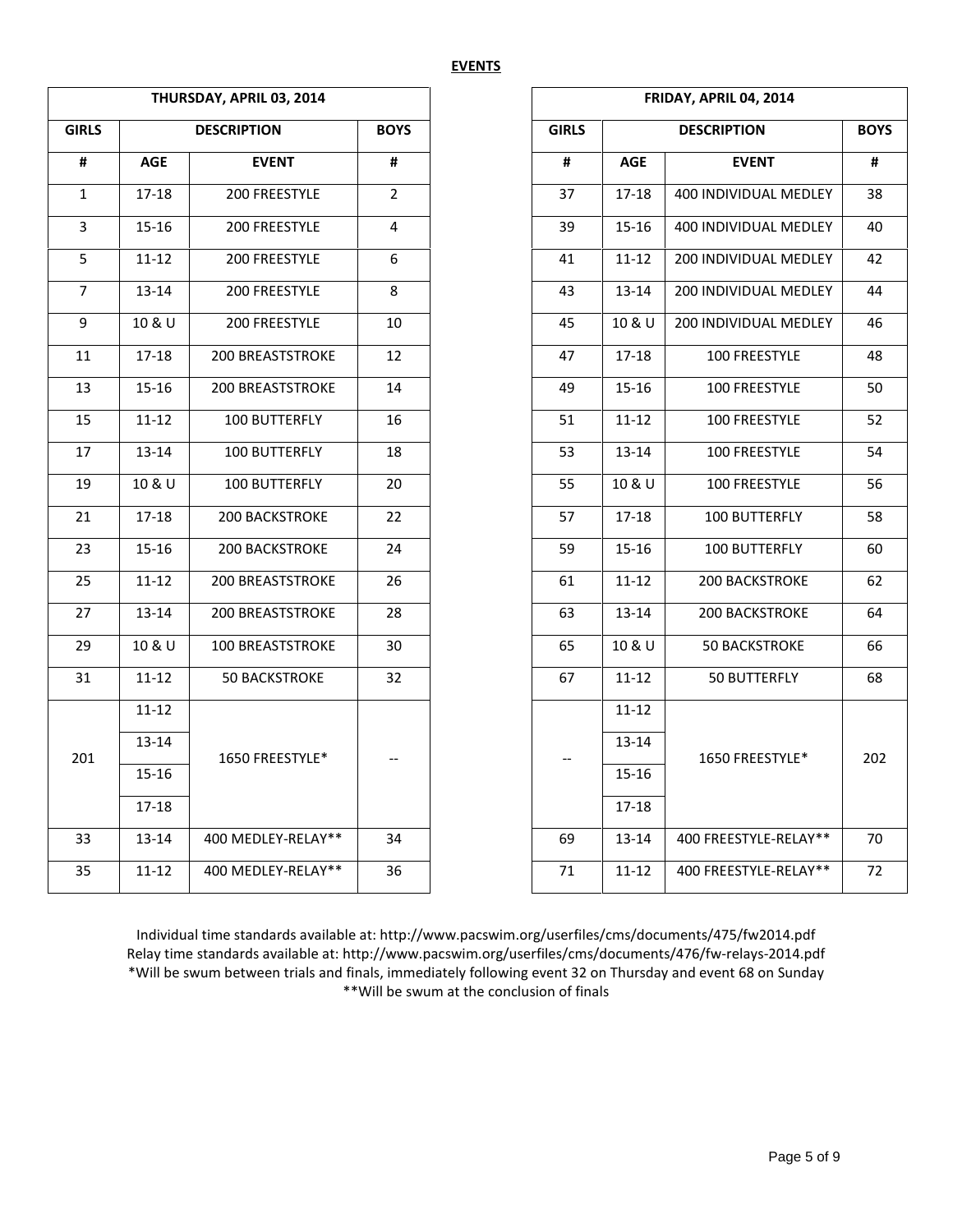|              |            | SATURDAY, APRIL 05, 2014 |             |              | SUNDAY, APRIL 06, 2014 |                         |             |  |
|--------------|------------|--------------------------|-------------|--------------|------------------------|-------------------------|-------------|--|
| <b>GIRLS</b> |            | <b>DESCRIPTION</b>       | <b>BOYS</b> | <b>GIRLS</b> |                        | <b>DESCRIPTION</b>      | <b>BOYS</b> |  |
| #            | <b>AGE</b> | <b>EVENT</b>             | #           | #            | <b>AGE</b>             | <b>EVENT</b>            | #           |  |
| 73           | $17 - 18$  | 200 BUTTERFLY            | 74          | 113          | 17-18                  | 500 FREESTYLE           | 114         |  |
| 75           | $15 - 16$  | 200 BUTTERFLY            | 76          | 115          | $15 - 16$              | 500 FREESTYLE           | 116         |  |
| 77           | $11 - 12$  | 500 FREESTYLE            | 78          | 117          | $11 - 12$              | 400 INDIVIDUAL MEDLEY   | 118         |  |
| 79           | 13-14      | 500 FREESTYLE            | 80          | 119          | 13-14                  | 400 INDIVIDUAL MEDLEY   | 120         |  |
| 81           | 10 & U     | 500 FREESTYLE            | 82          | 121          | 10 & U                 | 100 INDIVIDUAL MEDLEY   | 122         |  |
| 83           | $11 - 12$  | 100 INDIVIDUAL MEDEY     | 84          | 123          | 17-18                  | 200 INDIVIDUAL MEDLEY   | 124         |  |
| 85           | 17-18      | <b>100 BACKSTROKE</b>    | 86          | 125          | $15 - 16$              | 200 INDIVIDUAL MEDLEY   | 126         |  |
| 87           | $15 - 16$  | 100 BACKSTROKE           | 88          | 127          | $11 - 12$              | 50 FREESTYLE            | 128         |  |
| 89           | $11 - 12$  | 100 BACKSTROKE           | 90          | 129          | 13-14                  | 50 FREESTYLE            | 130         |  |
| 91           | 13-14      | 100 BACKSTROKE           | 92          | 131          | 10 & U                 | 50 BUTTERFLY            | 132         |  |
| 93           | 10 & U     | 100 BACKSTROKE           | 94          | 133          | $11 - 12$              | <b>100 BREASTSTROKE</b> | 134         |  |
| 95           | $17 - 18$  | 100 BREASTSTROKE         | 96          | 135          | $17 - 18$              | 50 FREESTYLE            | 136         |  |
| 97           | 15-16      | 100 BREASTSTROKE         | 98          | 137          | 15-16                  | 50 FREESTYLE            | 138         |  |
| 99           | $11 - 12$  | 50 BREASTSTROKE          | 100         | 139          | 13-14                  | 200 BUTTERFLY           | 140         |  |
| 101          | $13 - 14$  | 100 BREASTSTROKE         | 102         | 141          | $11 - 12$              | 200 BUTTERFLY           | 142         |  |
| 103          | 10 & U     | 50 BREASTSTROKE          | 104         | 143          | 10 & U                 | 50 FREESTYLE            | 144         |  |
|              | $11 - 12$  |                          |             |              | $11 - 12$              |                         |             |  |
| 203          | 13-14      | 1000 FREESTYLE*          | $-\!$ –     |              | 13-14                  | 1000 FREESTYLE*         | 204         |  |
|              | $15 - 16$  |                          |             |              | $15 - 16$              |                         |             |  |
|              | 17-18      |                          |             |              | 17-18                  |                         |             |  |
| 105          | 13-14      | 200 MEDLEY-RELAY+        | 106         | 145          | 13-14                  | 800 FREESTYLE-RELAY**   | 146         |  |
| 107          | 11-12      | 200 MEDLEY-RELAY+        | 108         | 147          | 11-12                  | 200 FREESTYLE-RELAY**   | 148         |  |
| 109          | 10 & U     | 200 MEDLEY-RELAY**       | 110         | 149          | 10 & U                 | 200 FREESTYLE-RELAY**   | 150         |  |
| 111          | 13-14      | 200 FREESTYLE-RELAY**    | 112         |              |                        |                         |             |  |

| <b>SUNDAY, APRIL 06, 2014</b> |            |                       |             |  |  |  |  |  |  |  |  |
|-------------------------------|------------|-----------------------|-------------|--|--|--|--|--|--|--|--|
| <b>GIRLS</b>                  |            | <b>DESCRIPTION</b>    | <b>BOYS</b> |  |  |  |  |  |  |  |  |
| #                             | <b>AGE</b> | <b>EVENT</b>          | #           |  |  |  |  |  |  |  |  |
| 113                           | 17-18      | 500 FREESTYLE         | 114         |  |  |  |  |  |  |  |  |
| 115                           | $15 - 16$  | 500 FREESTYLE         | 116         |  |  |  |  |  |  |  |  |
| 117                           | $11 - 12$  | 400 INDIVIDUAL MEDLEY | 118         |  |  |  |  |  |  |  |  |
| 119                           | 13-14      | 400 INDIVIDUAL MEDLEY | 120         |  |  |  |  |  |  |  |  |
| 121                           | 10 & U     | 100 INDIVIDUAL MEDLEY | 122         |  |  |  |  |  |  |  |  |
| 123                           | 17-18      | 200 INDIVIDUAL MEDLEY | 124         |  |  |  |  |  |  |  |  |
| 125                           | $15 - 16$  | 200 INDIVIDUAL MEDLEY | 126         |  |  |  |  |  |  |  |  |
| 127                           | $11 - 12$  | 50 FREESTYLE          | 128         |  |  |  |  |  |  |  |  |
| 129                           | 13-14      | 50 FREESTYLE          | 130         |  |  |  |  |  |  |  |  |
| 131                           | 10 & U     | 50 BUTTERFLY          | 132         |  |  |  |  |  |  |  |  |
| 133                           | $11 - 12$  | 100 BREASTSTROKE      | 134         |  |  |  |  |  |  |  |  |
| 135                           | $17 - 18$  | 50 FREESTYLE          | 136         |  |  |  |  |  |  |  |  |
| 137                           | 15-16      | 50 FREESTYLE          | 138         |  |  |  |  |  |  |  |  |
| 139                           | 13-14      | 200 BUTTERFLY         | 140         |  |  |  |  |  |  |  |  |
| 141                           | $11 - 12$  | 200 BUTTERFLY         | 142         |  |  |  |  |  |  |  |  |
| 143                           | 10 & U     | 50 FREESTYLE          | 144         |  |  |  |  |  |  |  |  |
|                               | $11 - 12$  |                       |             |  |  |  |  |  |  |  |  |
|                               | 13-14      | 1000 FREESTYLE*       | 204         |  |  |  |  |  |  |  |  |
|                               | 15-16      |                       |             |  |  |  |  |  |  |  |  |
|                               | 17-18      |                       |             |  |  |  |  |  |  |  |  |
| 145                           | 13-14      | 800 FREESTYLE-RELAY** | 146         |  |  |  |  |  |  |  |  |
| 147                           | 11-12      | 200 FREESTYLE-RELAY** | 148         |  |  |  |  |  |  |  |  |
| 149                           | 10 & U     | 200 FREESTYLE-RELAY** | 150         |  |  |  |  |  |  |  |  |

Individual time standards available at: http://www.pacswim.org/userfiles/cms/documents/475/fw2014.pdf Relay time standards available at: http://www.pacswim.org/userfiles/cms/documents/476/fw-relays-2014.pdf \* Will be swum between trials and finals, immediately following event 104 on Saturday and event 144 on Sunday +Will be swum at the start of finals \*\*Will be swum at the conclusion of finals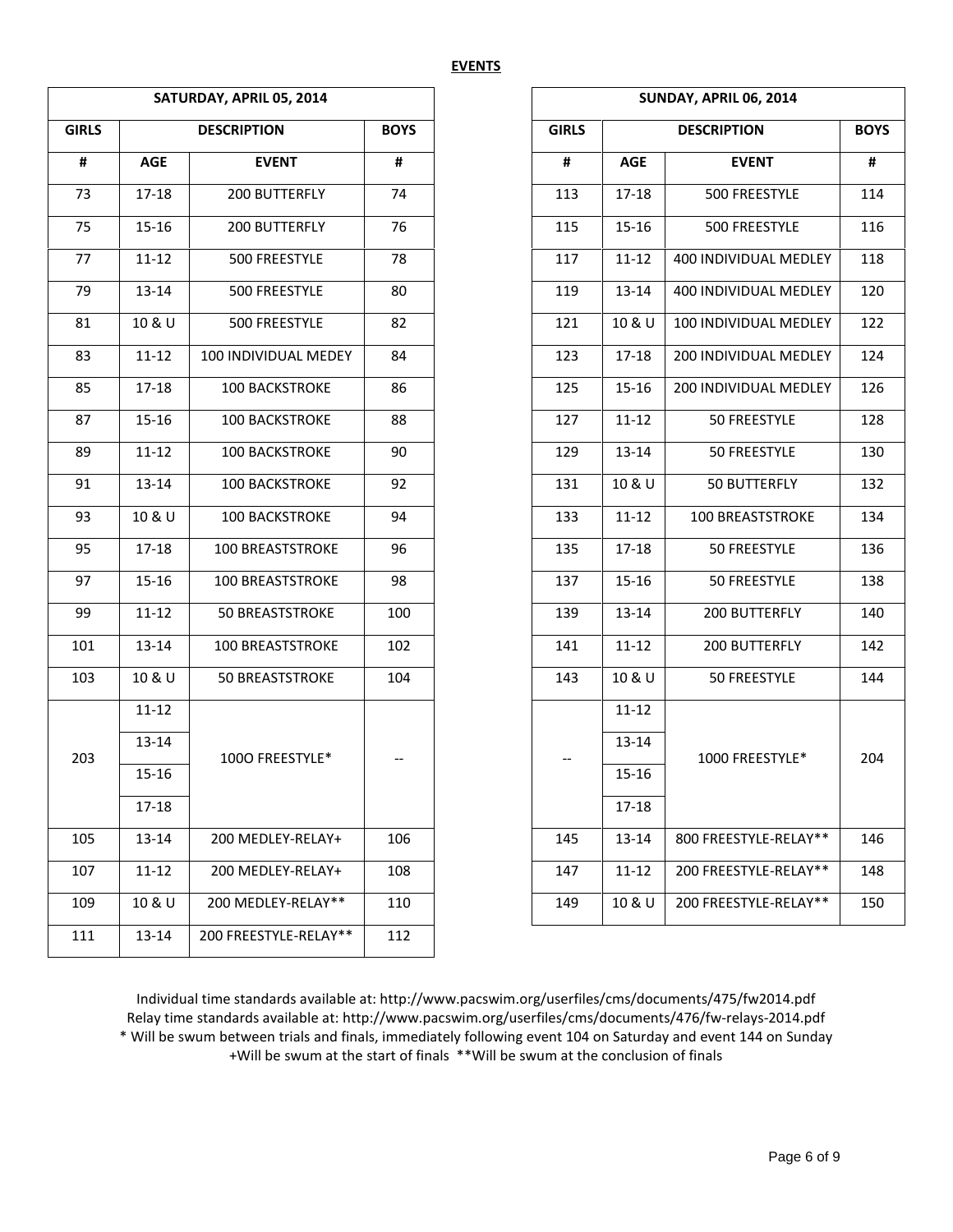## **RELAY EVENTS ENTRY FORM**

|                    | <b>CLUB NAME</b><br>LSC<br><b>CLUB ABBREVIATION</b> |                       |                         |        |               |           |        |  |
|--------------------|-----------------------------------------------------|-----------------------|-------------------------|--------|---------------|-----------|--------|--|
|                    |                                                     |                       | THURSDAY, APRIL 3, 2014 |        |               |           |        |  |
| GENDER             | AGE-GROUP                                           | EVENT                 | $\#$                    | A TEAM | <b>B TEAM</b> | C TEAM    | D TEAM |  |
| F                  | $13 - 14$                                           | 400 MEDLEY RELAY      | 33                      |        |               |           |        |  |
| M                  | $13 - 14$                                           | 400 MEDLEY RELAY      | 34                      |        |               |           |        |  |
| F                  | $11 - 12$                                           | 400 MEDLEY RELAY      | 35                      |        |               |           |        |  |
| M                  | $11 - 12$                                           | 400 MEDLEY RELAY      | 36                      |        |               |           |        |  |
|                    |                                                     | FRIDAY, APRIL 4, 2014 |                         |        |               |           |        |  |
| F.                 | $13 - 14$                                           | 400 FREE RELAY        | 69                      |        |               |           |        |  |
| M                  | $13 - 14$                                           | 400 FREE RELAY        | 70                      |        |               |           |        |  |
| F                  | $11 - 12$                                           | 400 FREE RELAY        | 71                      |        |               |           |        |  |
| M                  | $11 - 12$                                           | 400 FREE RELAY        | 72                      |        |               |           |        |  |
|                    |                                                     |                       | SATURDAY, APRIL 5, 2014 |        |               |           |        |  |
| F                  | $13 - 14$                                           | 200 MEDLEY RELAY      | 105                     |        |               |           |        |  |
| M                  | $13 - 14$                                           | 200 MEDLEY RELAY      | 106                     |        |               |           |        |  |
| F                  | $11 - 12$<br>200 MEDLEY RELAY                       |                       | 107                     |        |               |           |        |  |
| M                  | $11 - 12$                                           | 200 MEDLEY RELAY      | 108                     |        |               |           |        |  |
| F                  | 10 & U                                              | 200 MEDLEY RELAY      | 109                     |        |               |           |        |  |
| ${\sf M}$          | 10 & U                                              | 200 MEDLEY RELAY      | 110                     |        |               |           |        |  |
| F                  | $13 - 14$                                           | 200 FREE RELAY        | 111                     |        |               |           |        |  |
| M                  | $13 - 14$                                           | 200 FREE RELAY        | 112                     |        |               |           |        |  |
|                    |                                                     |                       | SUNDAY, APRIL 6, 2014   |        |               |           |        |  |
| F                  | $13 - 14$                                           | 800 FREE RELAY        | 145                     |        |               |           |        |  |
| M                  | 13-14                                               | 800 FREE RELAY        | 146                     |        |               |           |        |  |
| F                  | $11 - 12$                                           | 200 FREE RELAY        | 147                     |        |               |           |        |  |
| M                  | $11 - 12$                                           | 200 FREE RELAY        | 148                     |        |               |           |        |  |
| $\mathsf F$        | 10 & U                                              | 200 FREE RELAY        | 149                     |        |               |           |        |  |
| M                  | 10 & U                                              | 200 FREE RELAY        | 150                     |        |               |           |        |  |
|                    | COACH NAME                                          |                       |                         |        | # OF RELAYS   |           |        |  |
|                    |                                                     |                       |                         |        |               | RELAY FEE |        |  |
| <b>COACH EMAIL</b> |                                                     |                       |                         |        | <b>TOTAL</b>  | \$        |        |  |

Relay entries & a check payable to "**Morgan Hill Makos**" are due by the entry deadline, postmarked by Monday, March 17, 2014.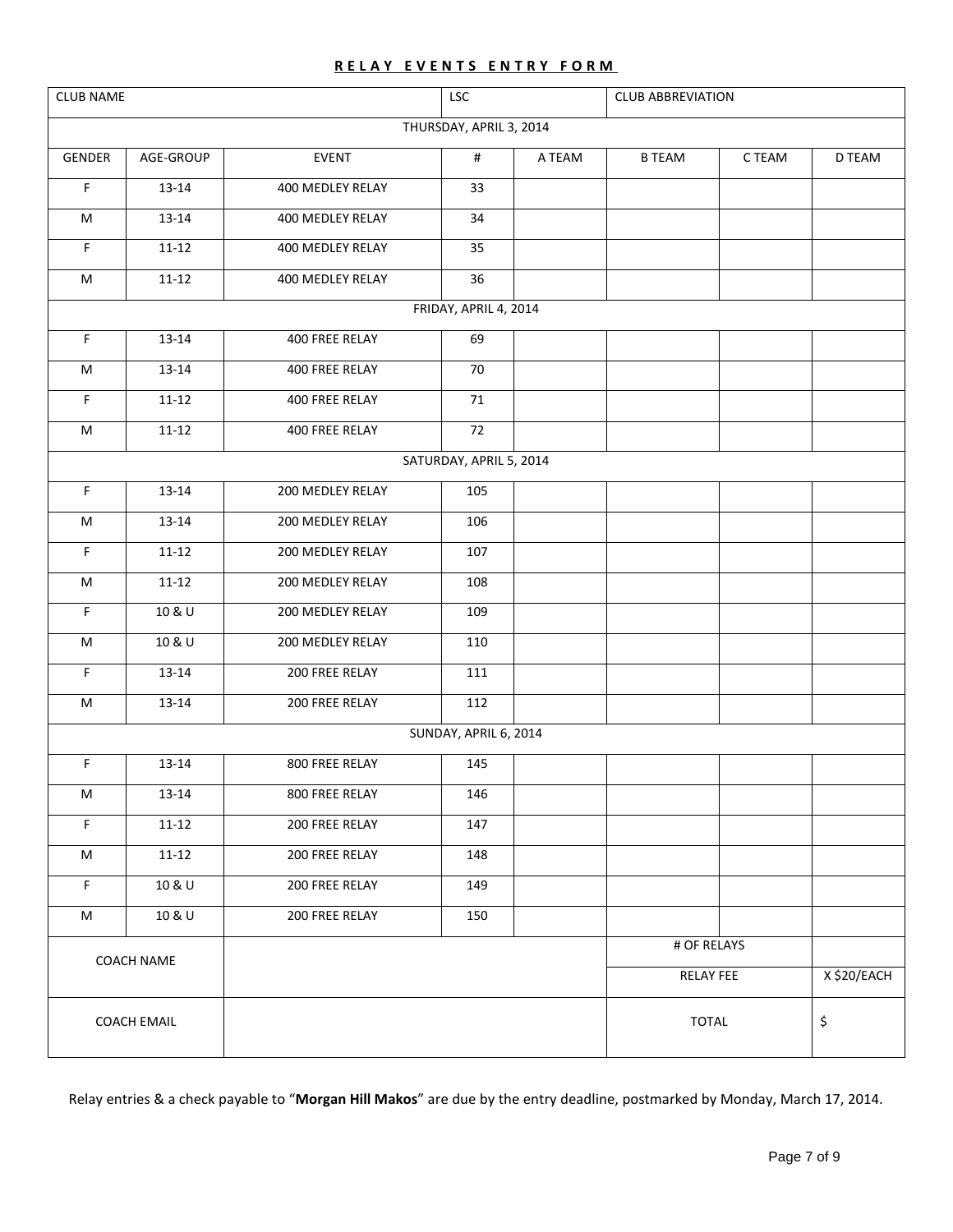#### **RELAY ONLY SWIMMERS**

| <b>CLUB NAME</b><br>${\sf LSC}$<br><b>CLUB ABBREVIATION</b> |                    |               |  |  |                                  |  |  |  |  |  |  |  |  |  |  |
|-------------------------------------------------------------|--------------------|---------------|--|--|----------------------------------|--|--|--|--|--|--|--|--|--|--|
| $\mathsf{AGE}$                                              | NAME (LAST, FIRST) | <b>GENDER</b> |  |  | <b>USA-S REGISTRATION NUMBER</b> |  |  |  |  |  |  |  |  |  |  |
|                                                             |                    | F M           |  |  |                                  |  |  |  |  |  |  |  |  |  |  |
|                                                             |                    | F M           |  |  |                                  |  |  |  |  |  |  |  |  |  |  |
|                                                             |                    | F M           |  |  |                                  |  |  |  |  |  |  |  |  |  |  |
|                                                             |                    | $F$ M         |  |  |                                  |  |  |  |  |  |  |  |  |  |  |
|                                                             |                    | F M           |  |  |                                  |  |  |  |  |  |  |  |  |  |  |
|                                                             |                    | $F$ M         |  |  |                                  |  |  |  |  |  |  |  |  |  |  |
|                                                             |                    | $F$ M         |  |  |                                  |  |  |  |  |  |  |  |  |  |  |
|                                                             |                    | $F$ M         |  |  |                                  |  |  |  |  |  |  |  |  |  |  |
|                                                             |                    | F M           |  |  |                                  |  |  |  |  |  |  |  |  |  |  |
|                                                             |                    | $F$ M         |  |  |                                  |  |  |  |  |  |  |  |  |  |  |
|                                                             |                    | F M           |  |  |                                  |  |  |  |  |  |  |  |  |  |  |
|                                                             |                    | $F$ M         |  |  |                                  |  |  |  |  |  |  |  |  |  |  |
|                                                             |                    | F M           |  |  |                                  |  |  |  |  |  |  |  |  |  |  |
|                                                             |                    | $F$ M         |  |  |                                  |  |  |  |  |  |  |  |  |  |  |
|                                                             |                    | F M           |  |  |                                  |  |  |  |  |  |  |  |  |  |  |
|                                                             |                    | $F$ M         |  |  |                                  |  |  |  |  |  |  |  |  |  |  |
|                                                             |                    | $F$ M         |  |  |                                  |  |  |  |  |  |  |  |  |  |  |
|                                                             |                    | F M           |  |  |                                  |  |  |  |  |  |  |  |  |  |  |
|                                                             |                    | F M           |  |  |                                  |  |  |  |  |  |  |  |  |  |  |
|                                                             |                    | F M           |  |  |                                  |  |  |  |  |  |  |  |  |  |  |
|                                                             |                    | F M           |  |  |                                  |  |  |  |  |  |  |  |  |  |  |
|                                                             |                    | F M           |  |  |                                  |  |  |  |  |  |  |  |  |  |  |
|                                                             |                    | F M           |  |  |                                  |  |  |  |  |  |  |  |  |  |  |
|                                                             |                    | $F$ M         |  |  |                                  |  |  |  |  |  |  |  |  |  |  |
|                                                             |                    | $F$ M         |  |  |                                  |  |  |  |  |  |  |  |  |  |  |
|                                                             |                    | F M           |  |  |                                  |  |  |  |  |  |  |  |  |  |  |
|                                                             |                    | $F$ M         |  |  |                                  |  |  |  |  |  |  |  |  |  |  |
|                                                             |                    | F M           |  |  |                                  |  |  |  |  |  |  |  |  |  |  |
|                                                             |                    | F M           |  |  |                                  |  |  |  |  |  |  |  |  |  |  |
|                                                             |                    | $F$ M         |  |  |                                  |  |  |  |  |  |  |  |  |  |  |
|                                                             |                    | F M           |  |  |                                  |  |  |  |  |  |  |  |  |  |  |
|                                                             |                    | F M           |  |  |                                  |  |  |  |  |  |  |  |  |  |  |